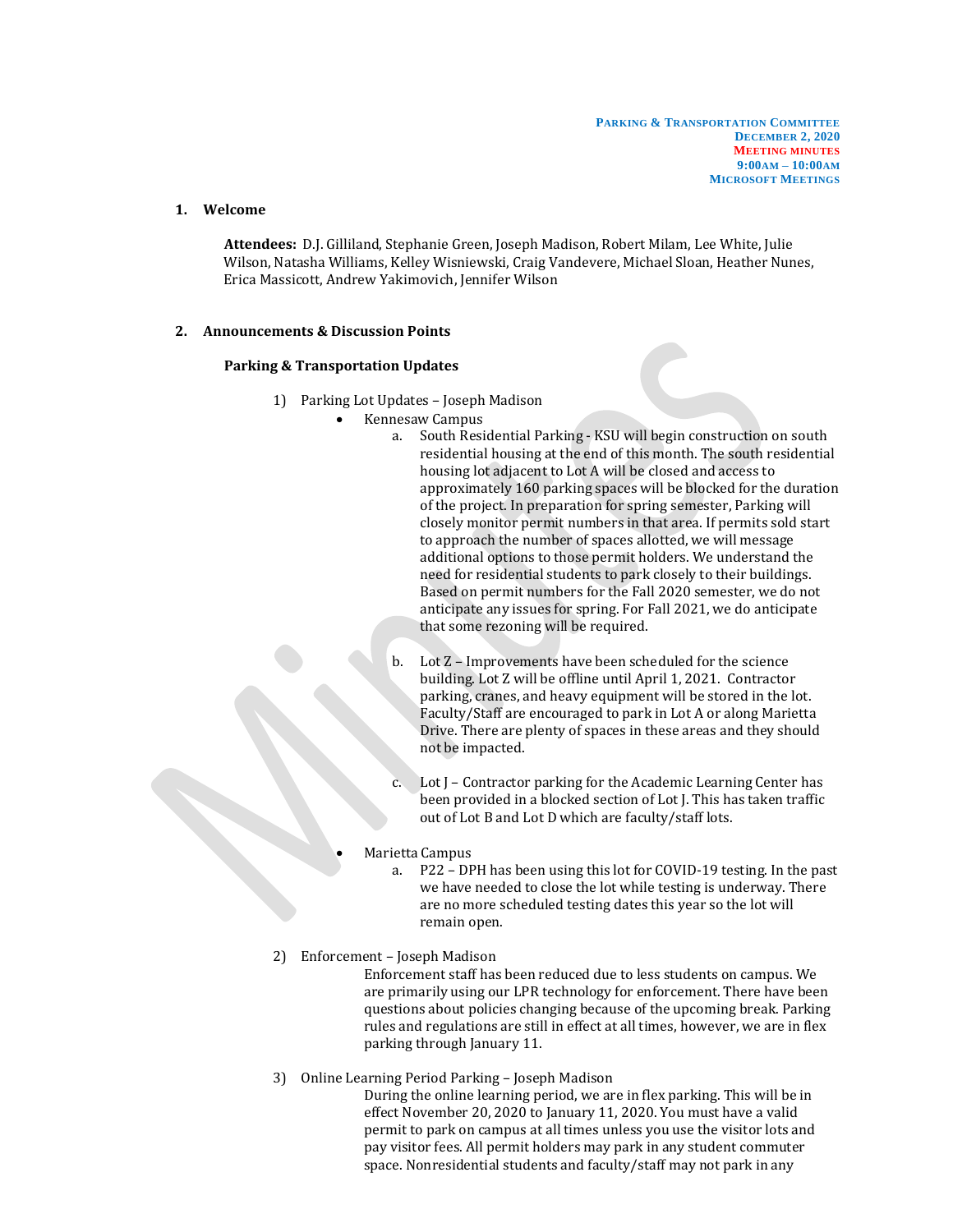residential areas. Students may not park in faculty/staff areas during flex parking. Faculty/Staff may park in any student commuter space.

4) Spring Permit Update – D.J. Gilliland

Currently 11,614 student permits will be active for Spring 2021. The final number for permits issued for Fall 2020 was 17,004. A large number of these permits (7,293) were valid for fall semester only. Traditionally, we have sold less permits for the spring, however, we are expecting more students on campus next semester. We expect the number of spring permits to increase as we approach the upcoming semester.

5) Park Mobile Update – D.J. Gilliland

The Park Mobile app is a touchless parking payment option we will offer in our visitor lots. We are able to offer the service beginning next semester. With the current environment, we are pleased to offer an option to pay for parking that does not require standing in line or using shared equipment. Looking ahead, we do see additional opportunities with this technology. We will be able to use underutilized areas as visitor parking during off peak times. While this implementation was largely in response to COVID 19, we see exciting uses for Park Mobile in the long range.

6) Permit Conversion – D.J. Gilliland

Previously Faculty/Staff permits were physical decals and payroll deductions were communicated to Payroll Services on a continuous basis through a manual process. The process was improved through the use of virtual permits that allow payroll deductions to be sent to HR via a weekly report. The challenge has been managing both permit types (physical and virtual). The solution has been to manually convert the older active decals into virtual permits. This is an advantage to faculty/staff as they can manage their permits online. This does not require any action on the user end. If a faculty/staff has a physical decal, they will no longer need that attached to their car. If they choose to leave the decal on their car, nothing will happen because of that.

- 7) Event Parking Joseph Madison
	- a. Stuff-A-Bus

We are partnering with Cobb Linc for a Stuff-A Bus event. Faculty/Staff and students can bring toys and food and place them on the bus. Cobb Linc will deliver to needy families. The bus will be on the Kennesaw campus December 9<sup>th</sup> in the morning and then move to the Marietta campus in the afternoon.

b. Commencement

KSU Commencement Ceremonies will be held May 10, 2021 to May 14, 2021. The event is scheduled at Fifth Third Stadium. We will use the same parking lots that are used for football. We will also staff the lots to manage crowd parking. We anticipate many students and their families to participate as these ceremonies are scheduled for Spring 2020, Summer 2020, Fall 2020, Spring 2021 graduates.

c. Spring Football

We are looking forward to KSU Spring Football on February 27, 2021. We are waiting on athletics for more details. We will run our same parking operation plan as in past games but we believe that attendance may be limited.

8) Big Owl Bus Ridership – Lee White

During the online learning period, we have reduced our Big Owl Bus hours. Typically, we do not operate bus service at all when there are no in person classes on campus but we decided to continue offering the service at a reduced capacity. The current hours are available on our web site. Students are coming back to prepare for finals and we wanted the bus to be available for them. In January 2020, we saw a 20% increase in Big Owl Bus ridership